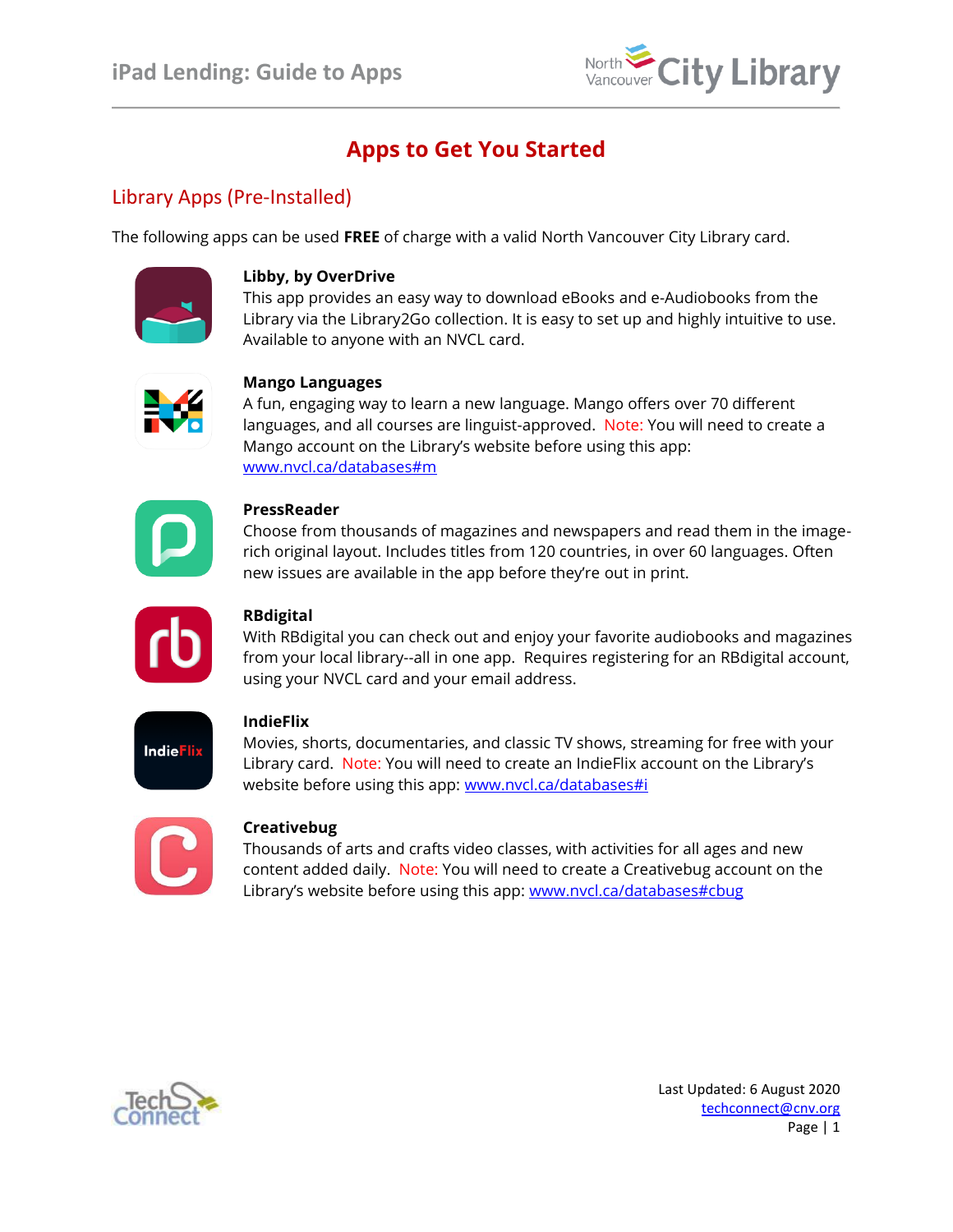

# Social Media

These popular apps help people connect with friends and family, and build their social networks. All are free to download from the App Store, and require you to set up an account.



#### **Facebook**

Facebook allows you to see what friends are up to, and share updates, photos and video. <https://itunes.apple.com/ca/app/facebook/id284882215?mt=8>



#### **Instagram**

Instagram is a fun way to share your photos with friends. <https://itunes.apple.com/ca/app/instagram/id389801252?mt=8>



#### **LinkedIn**

LinkedIn provides an effective online network for professionals and job hunters. <https://itunes.apple.com/ca/app/linkedin/id288429040?mt=8>



#### **Twitter**

Twitter is an online social networking service that enables users to send and read short 140-character messages. <https://itunes.apple.com/ca/app/twitter/id333903271?mt=8>

# Video Conferencing

All the following apps are free to download from the App Store, but all require you to set up an account and some require subscriptions to access premium features.



#### **ZOOM**

Video meetings, for both professional and personal use <https://apps.apple.com/us/app/zoom-cloud-meetings/id546505307>



#### **Skype**

Free video calls with any phone number or a microsoft account <https://apps.apple.com/ca/app/skype-for-iphone/id304878510>



#### **Duo by Google**

Free video calls for Gmail users <https://apps.apple.com/us/app/google-duo/id1096918571>



#### **Facetime**  Make free video calls to other Apple users *Pre-Installed*



Last Updated: 6 August 2020 [techconnect@cnv.org](mailto:techconnect@cnv.org) Page | 2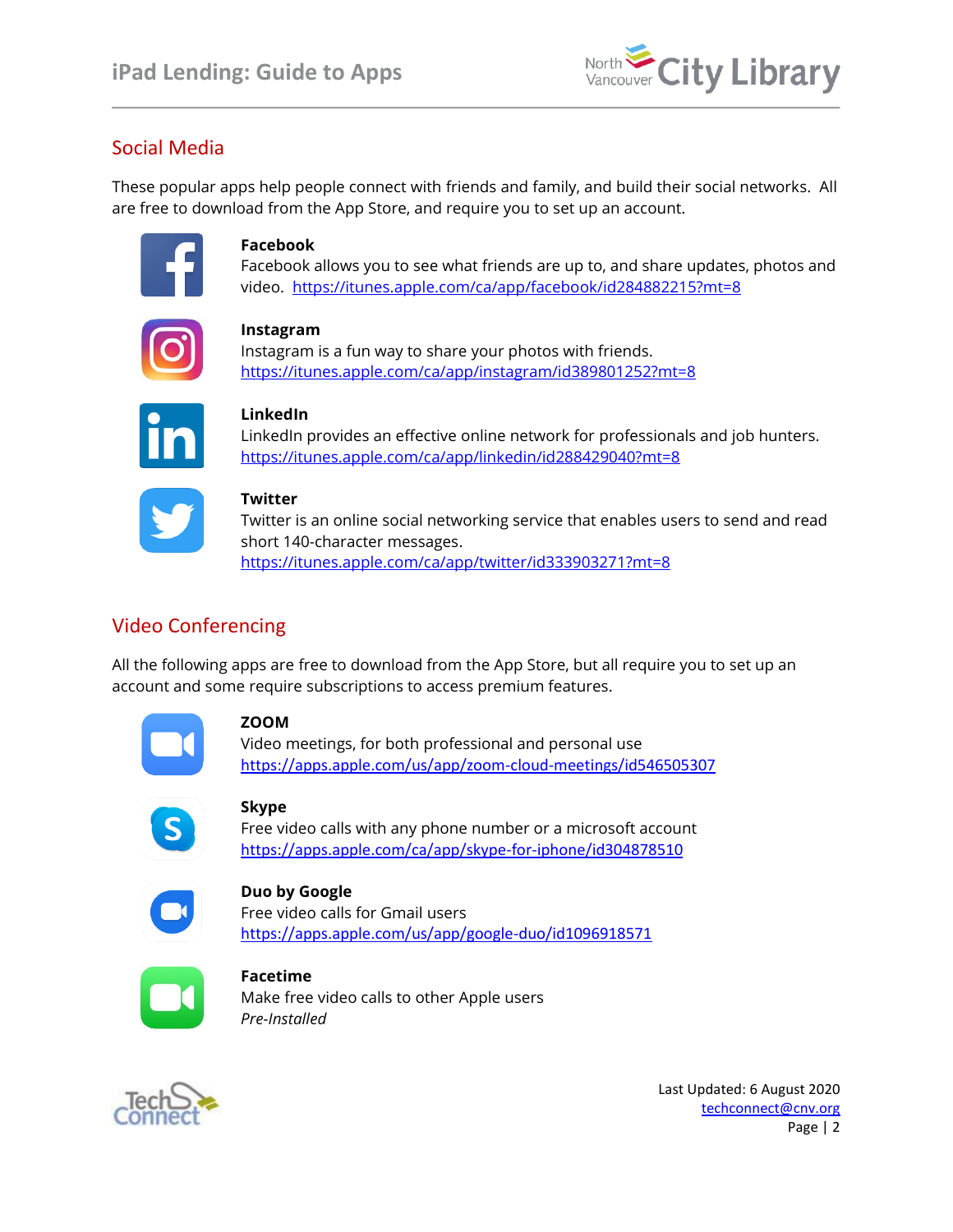

## Reading & Entertainment

All the following apps are free to download from the App Store, but most require you to set up an account and some require subscriptions or have in-app purchases.



#### **Litsy**

Discover and share new books, track your reading, connect with friends <https://apps.apple.com/ca/app/litsy/id1037017919>



#### **YouTube & YouTube Kids**

Watch, stream, and discover video, where anyone can be a creator <https://apps.apple.com/ca/app/youtube-watch-listen-stream/id544007664>



#### **Netflix**

The subscription-based video-streaming giant, with 1000's of movies and TV shows <https://apps.apple.com/ca/app/netflix/id363590051>



#### **Apple TV+**

Apple's video service: buy or rent movies, subscribe to premium channels. *Pre-Installed*

# **For Kids**

**Common Sense Media** ([https://www.commonsensemedia.org/app-lists\)](https://www.commonsensemedia.org/app-lists) has lots of great suggestions for age-appropriate, quality apps for kids, in categories such as No Wi-fi or Data, Educational Apps with Solid Privacy Policies, Watch-Together Apps, Podcasts, and Digital Libraries.

### Preschoolers: Ages 2 – 4



#### **Fish School**

Learn letters, numbers, colours, and shapes with underwater friends <https://apps.apple.com/us/app/fish-school-hd-by-duck-duck-moose/id367567922>



#### **Sesame Street**

Video clips and games, featuring all your favourite Sesame Street characters <https://apps.apple.com/ca/app/sesame-street/id912435108>



#### **Peek-a-Zoo, by Duck Duck Moose** Learn animals, emotions, actions, and sounds with zoo creatures <https://apps.apple.com/ca/app/peek-a-zoo-by-duck-duck-moose/id477766317>



Last Updated: 6 August 2020 [techconnect@cnv.org](mailto:techconnect@cnv.org) Page | 3